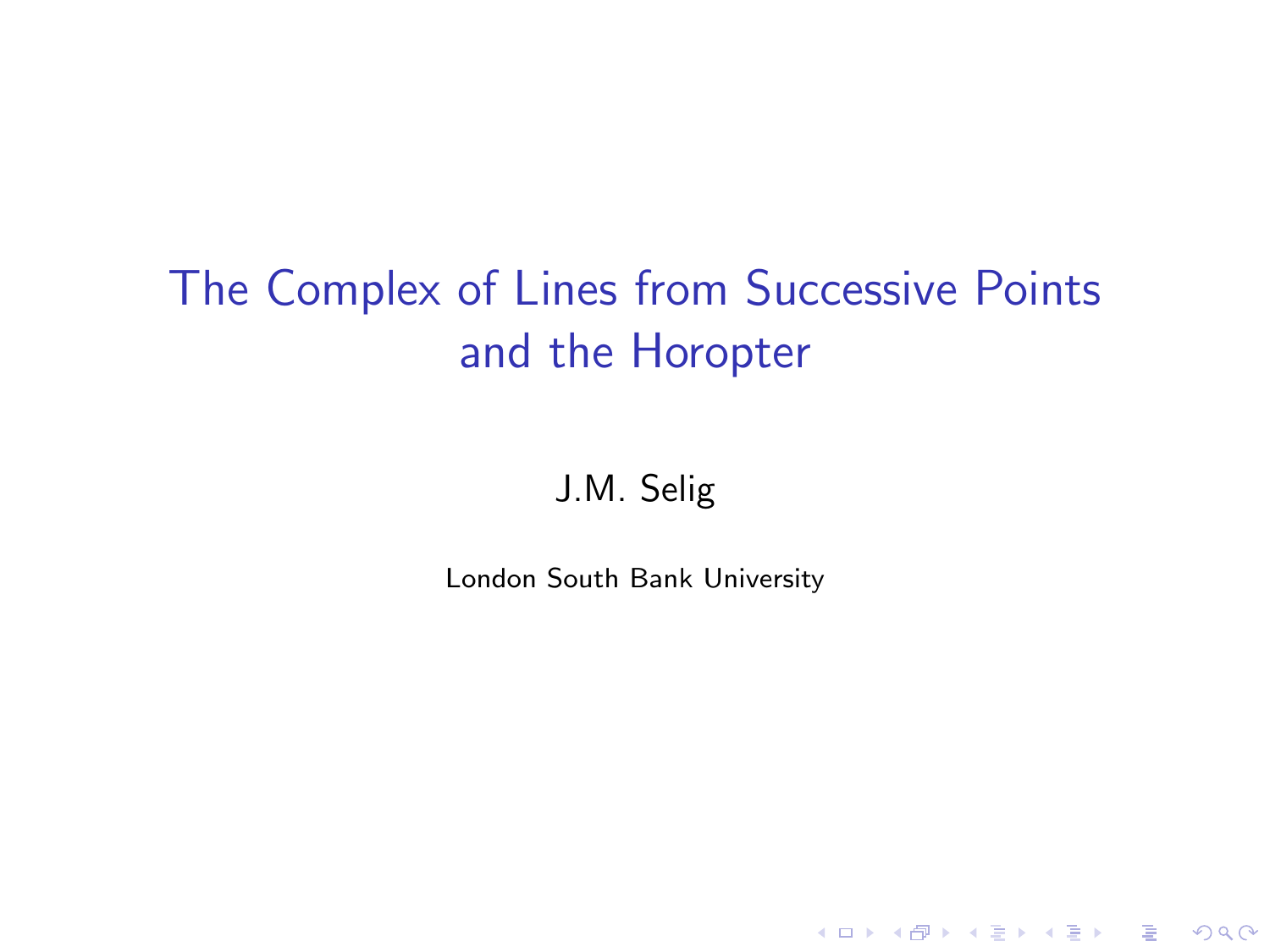### Pinhole Camera

Very simple but common model of a camera. Can put coordinates on the image plane, don't need to here, just think about the lines through the optical centre.

K ロ ▶ K @ ▶ K 할 > K 할 > 1 할 > 1 이익어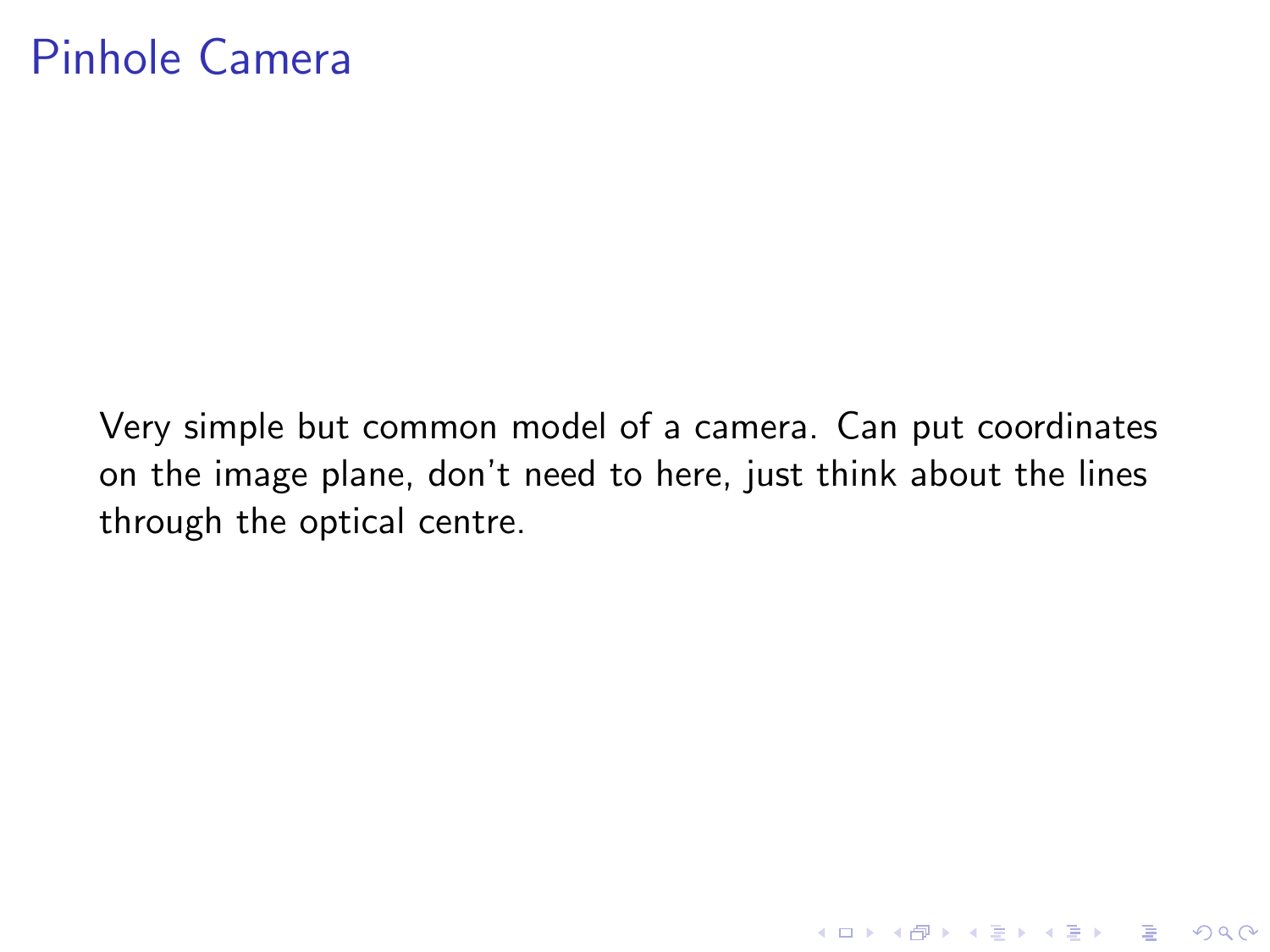# Plücker Coordinates

Given 2 points,

$$
\mathbf{p}_1 = \begin{pmatrix} x_1 \\ y_1 \\ z_1 \end{pmatrix} \quad \text{and} \quad \mathbf{p}_2 = \begin{pmatrix} x_2 \\ y_2 \\ z_2 \end{pmatrix}
$$

Line joining them has direction

 $\mathbf{p}_1 - \mathbf{p}_2$  and moment  $\mathbf{p}_1 \times \mathbf{p}_2$ .

**KORK STRATER STRAKER** 

.

Line's Plücker coordinates are these 6 quantities—written as a 6-vector,

$$
\begin{pmatrix} p_{01} \\ p_{02} \\ p_{03} \\ p_{23} \\ p_{31} \\ p_{12} \end{pmatrix} = \begin{pmatrix} x_2 - x_1 \\ y_2 - y_1 \\ z_2 - z_1 \\ y_1 z_2 - z_1 y_2 \\ z_1 x_2 - x_1 z_2 \\ x_1 y_2 - y_1 z_2 \end{pmatrix}
$$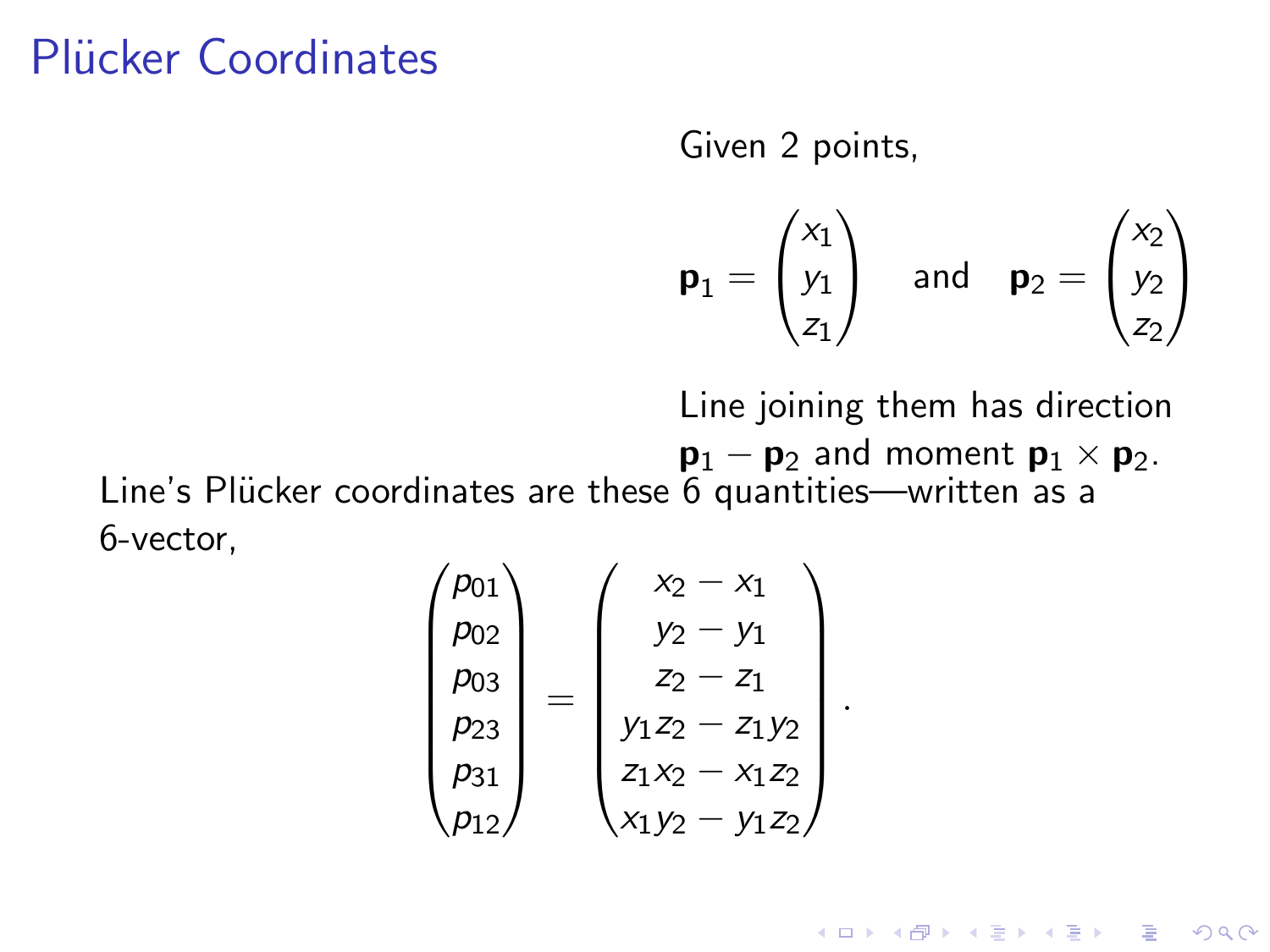Partitioned form for Plücker coordinates,

$$
\begin{pmatrix} \textbf{p}_1-\textbf{p}_2 \\ \textbf{p}_1\times\textbf{p}_2 \end{pmatrix} = \begin{pmatrix} \omega \\ \textbf{v} \end{pmatrix}
$$

.

**KORK ERKER ADE YOUR** 

Lines in  $\mathbb{P}^3$ , homogeneous coordinates  $\tilde{\textbf{p}}^{\, \mathcal{T}} = (x_1, \, x_2, \, x_3, \, x_0).$  Now Plücker coordinates just  $p_{ij} = x_i y_j - x_j y_i$  for  $i, j = 0, 1, 2, 3$ . Get back to  $\mathbb{R}^3$  by putting  $x_0 = 1$ .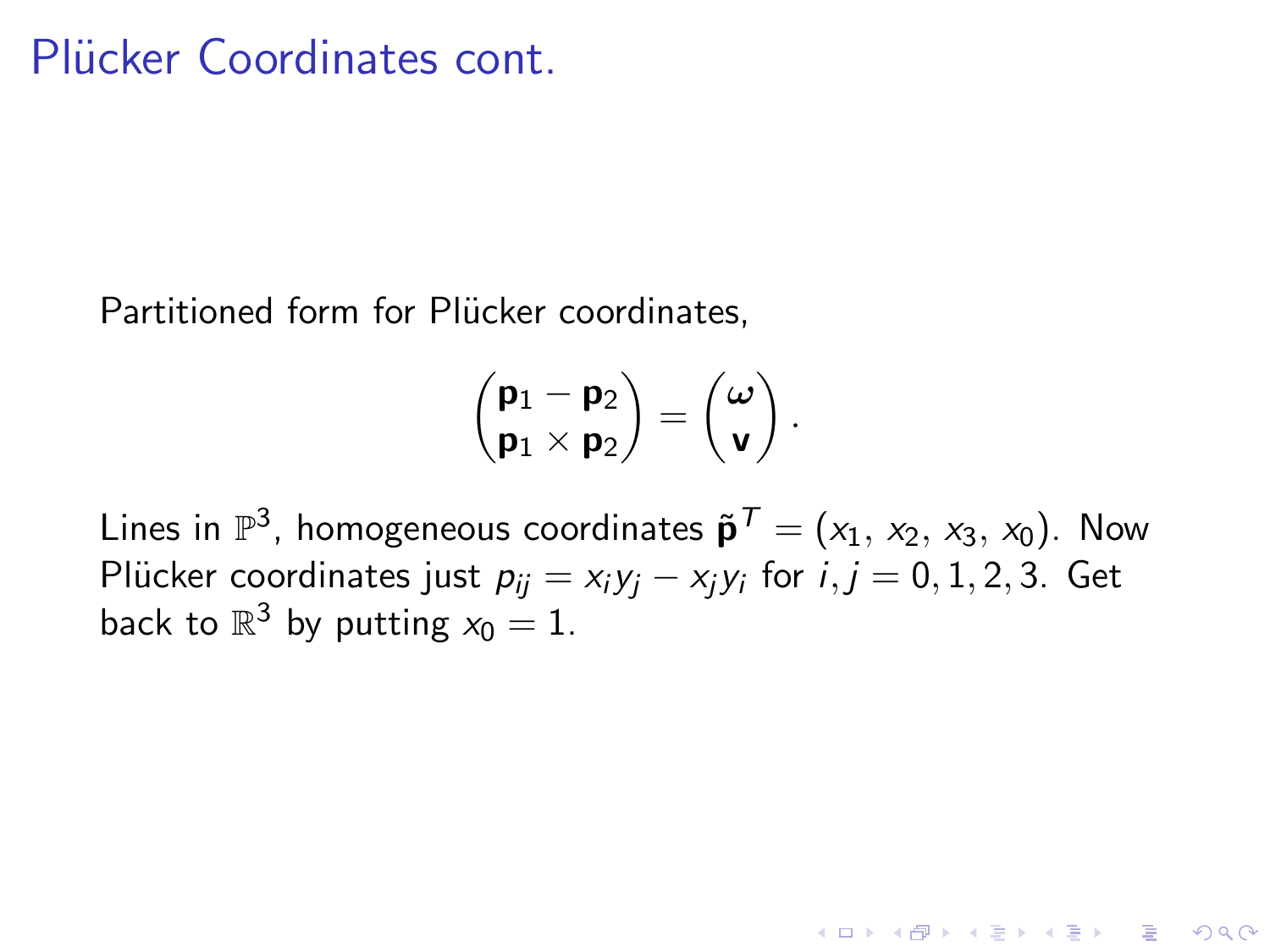# The Klein Quadric

Using different points on the same line gives the same Plücker coordinates multiplied by a non-zero constant. Plücker coordinates are homogeneous coordinates in  $\mathbb{P}^5.$ 

Not all points in  $\mathbb{P}^5$  represent lines, all lines must satisfy the homogeneous quadratic relation  $p_{01}p_{23} + p_{02}p_{31} + p_{03}p_{12} = 0$ . In partitioned form, if  $\mathbf{s}^{\mathcal{T}}=(\mathbf{\omega}^{\mathcal{T}},\mathbf{v}^{\mathcal{T}})$ , then this relation becomes,

$$
\boldsymbol{\omega} \cdot \mathbf{v} = \mathbf{s}^T Q_0 \mathbf{s} = 0
$$

where  $Q_0=\begin{pmatrix} 0 & I \ I & I \end{pmatrix}$ I 0 ), represents a 4-dimensional quadric in  $\mathbb{P}^5$ . All lines in  $\mathbb{P}^3$ , or all lines in  $\mathbb{R}^3$  plus lines at infinity (those with  $\omega = 0$ ).

**KORK (FRAGE) EL POLO**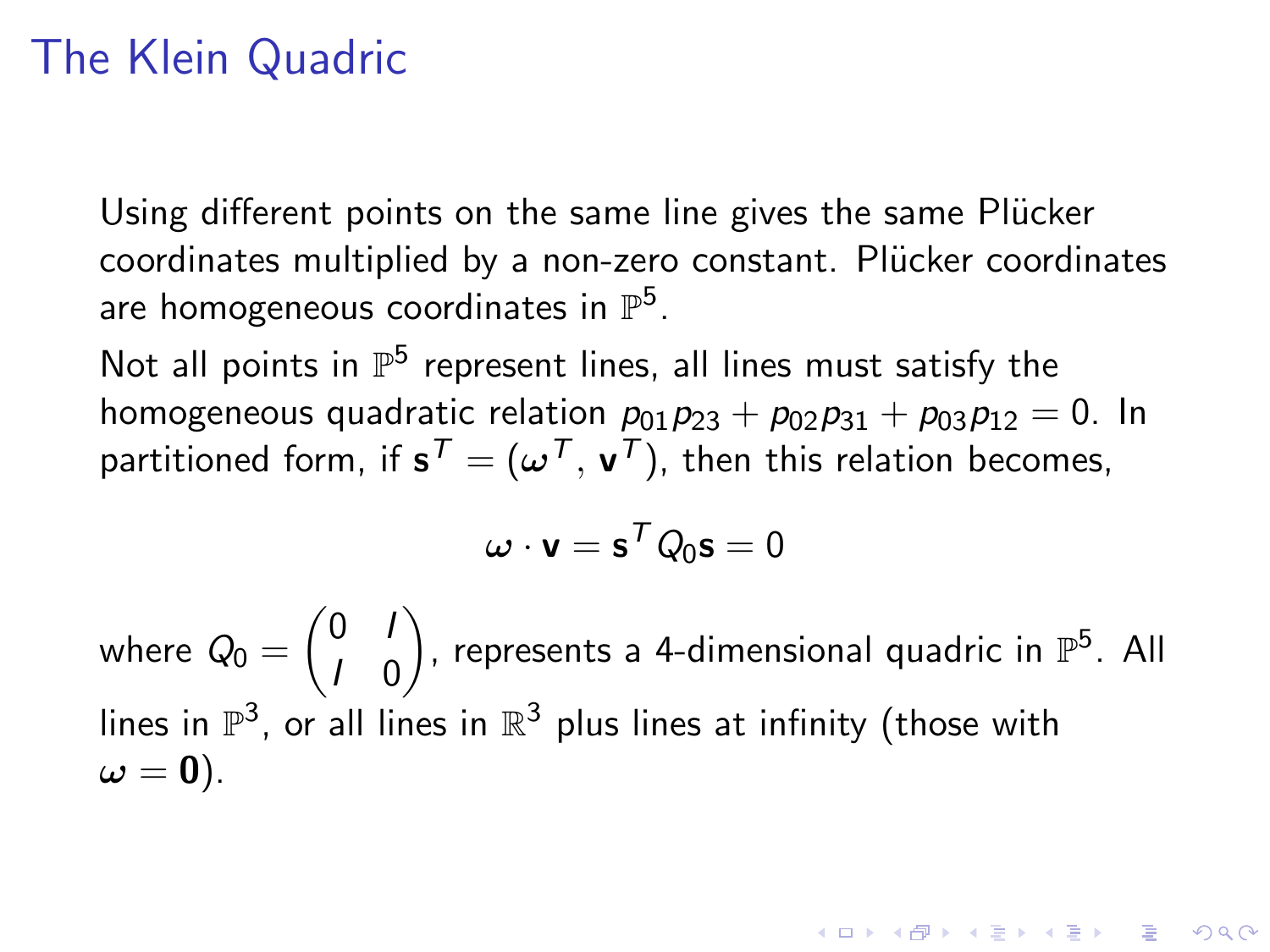#### A Line through Successive Points

General rigid motion: rotation followed by translation along same axis, screw motion. Effect on points,

 $p_2 = Rp_1 + t$ 

Where  $R$  is a rotation matrix and t translation vector.

**KORK STRATER STRAKER**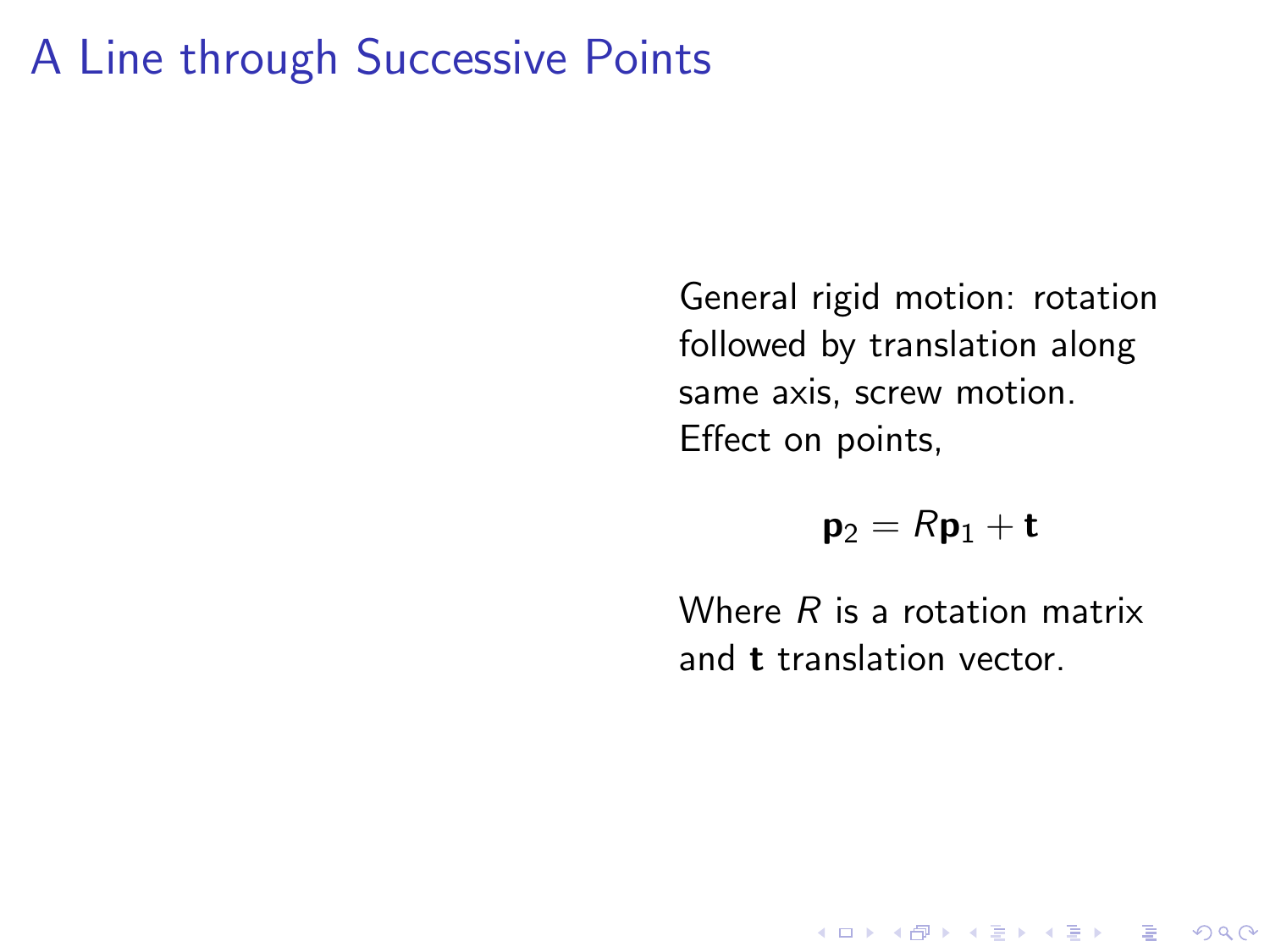#### Lines from all Points

Same for all points in space. Assume that rotation is about z-axis and consider a point a distance  $d$  along the  $x$ -axis from the rotation axis. Plücker coordinates of the line are,

$$
\mathbf{s} = \begin{pmatrix} \mathbf{p}_1 - \mathbf{p}_2 \\ \mathbf{p}_1 \times \mathbf{p}_2 \end{pmatrix} = \begin{pmatrix} d(1 - \cos \theta) \\ -d \sin \theta \\ -\theta h/2\pi \\ 0 \\ -d\theta h/2\pi \\ d^2 \sin \theta \end{pmatrix}
$$

Where  $\theta$  is the rotation angle,  $\theta h/2\pi$  the pitch of the motion.

 $\mathbf{E} = \mathbf{A} \oplus \mathbf{A} + \mathbf{A} \oplus \mathbf{A} + \mathbf{A} \oplus \mathbf{A} + \mathbf{A} \oplus \mathbf{A} + \mathbf{A} \oplus \mathbf{A} + \mathbf{A} \oplus \mathbf{A} + \mathbf{A} \oplus \mathbf{A} + \mathbf{A} \oplus \mathbf{A} + \mathbf{A} \oplus \mathbf{A} + \mathbf{A} \oplus \mathbf{A} + \mathbf{A} \oplus \mathbf{A} + \mathbf{A} \oplus \mathbf{A} + \mathbf{A} \oplus \mathbf{A} + \mathbf{A$ 

 $2990$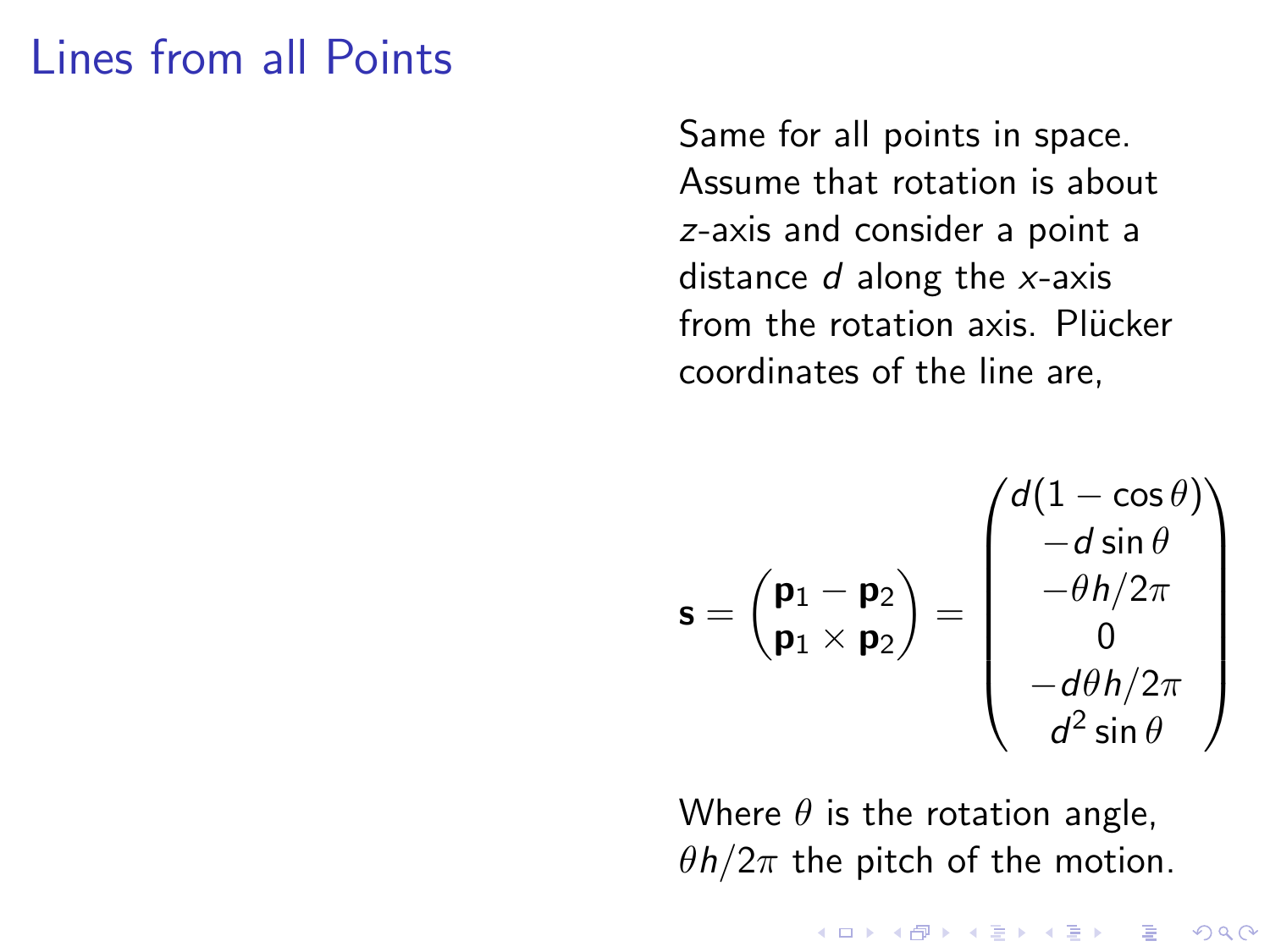#### The Quadratic Line Complex

Notice that for any rigid motion and any point can always choose coordinates to as above. Invariants don't depend on choice of coordinates. Compute invariants,

$$
\mathbf{I}^T Q_{\infty} \mathbf{s} = -\theta h \lambda / 2\pi, \qquad \mathbf{I}^T Q_0 \mathbf{s} = d^2 \lambda \sin \theta
$$

and

$$
\mathbf{s}^T Q_\infty \mathbf{s} = 2d^2(1 - \cos \theta) + \theta^2 h^2/4\pi^2.
$$

Here  $I = \begin{pmatrix} \lambda \mathbf{k} \\ \mathbf{0} \end{pmatrix}$ 0 ) is the line representing the axis of the motion and the matrix  $Q_\infty = \begin{pmatrix} I & 0 \ 0 & 0 \end{pmatrix}$  gives the other rigid-motion invariant.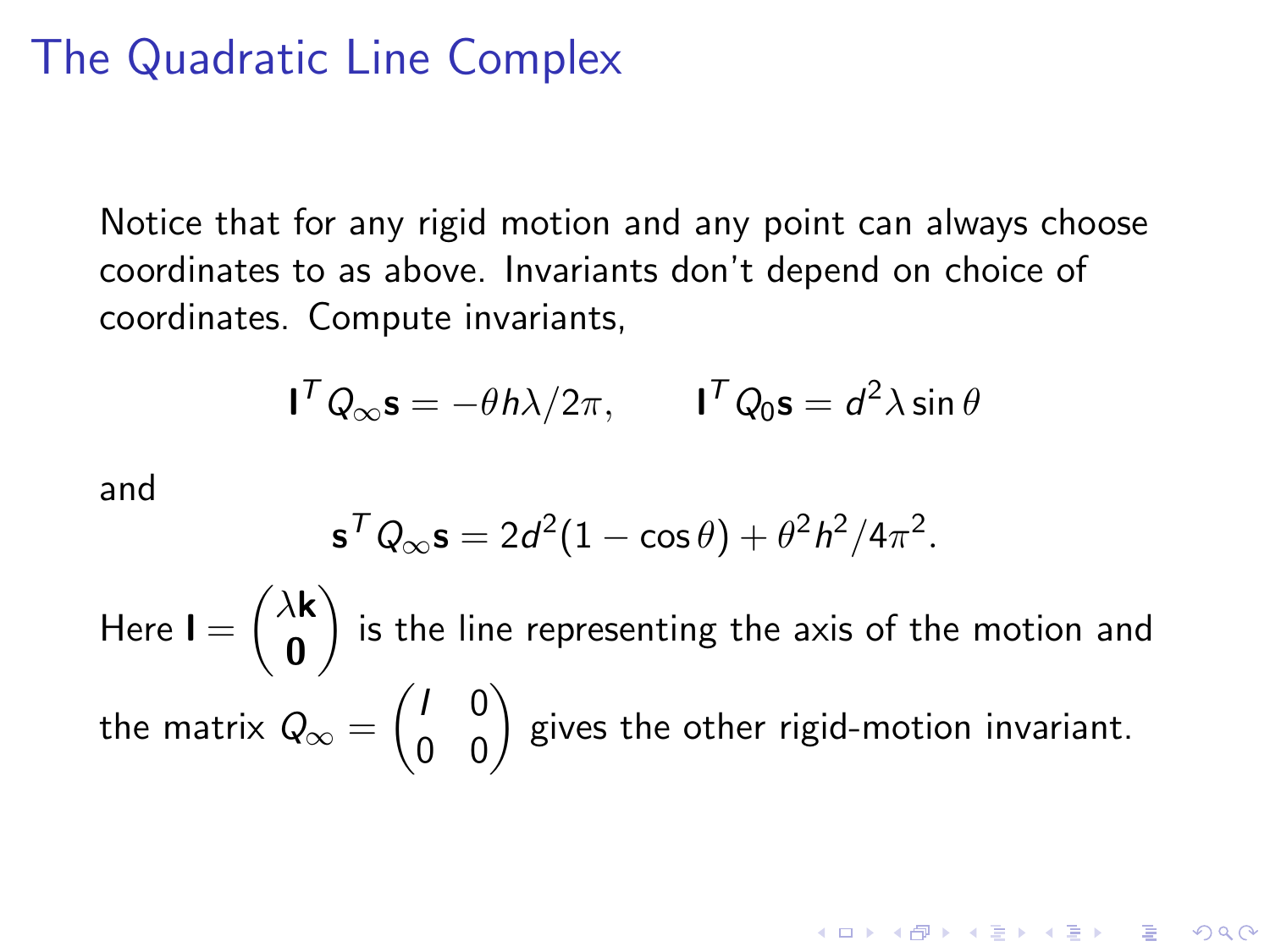# The Quadratic Line Complex cont.

Now eliminate d to get an equation satisfied by any line  $s$ , arising in this way.

$$
(\mathbf{I}^T Q_0 \mathbf{s})(\mathbf{I}^T Q_\infty \mathbf{s}) + q(\lambda^2 (\mathbf{s}^T Q_\infty \mathbf{s}) - (\mathbf{I}^T Q_\infty \mathbf{s})^2) = 0.
$$

K ロ ▶ K @ ▶ K 할 > K 할 > 1 할 > 1 이익어

Here  $q = h(\theta/2)/2\pi \tan(\theta/2)$ , turns up in other places—Parkin+Hunt's 'quatch'.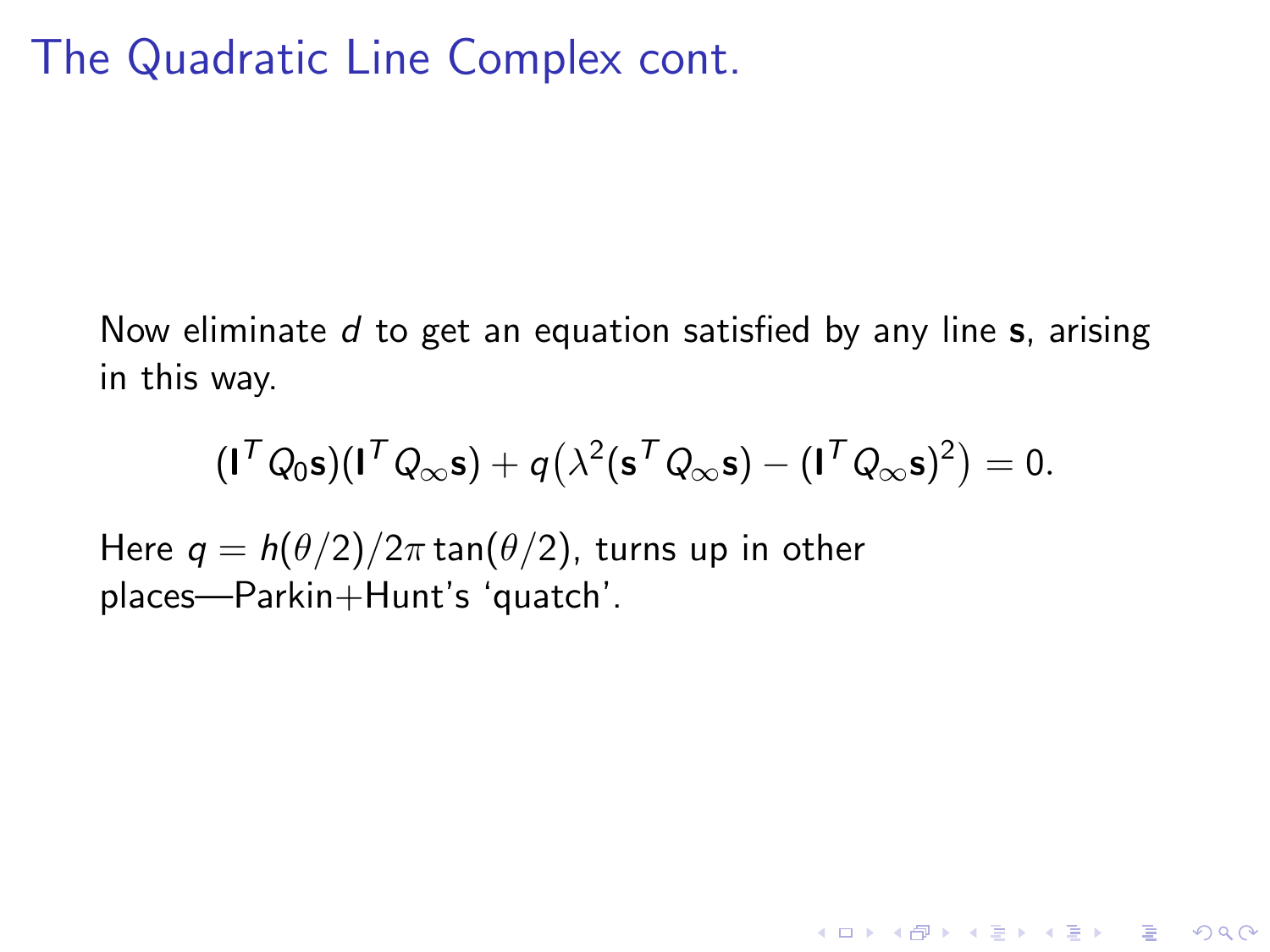#### The Quadratic Line Complex cont.

Now let **I** be a general line, 
$$
\mathbf{I} = \begin{pmatrix} \omega \\ \mathbf{v} \end{pmatrix}
$$
, replace  $\lambda^2$  by

 $\mathsf{I}^{\mathcal{T}} Q_{\infty} \mathsf{I} = \omega \cdot \omega$ , some algebra, the equation becomes,

$$
\mathbf{s}^T K \mathbf{s} = 0.
$$

where K is a symmetric  $6 \times 6$  matrix,

$$
K = q \begin{pmatrix} -\Omega^2 & 0 \\ 0 & 0 \end{pmatrix} + \frac{1}{2} \begin{pmatrix} \Omega V + V\Omega & \Omega^2 + I \\ \Omega^2 + I & 0 \end{pmatrix}.
$$

Where,

$$
\Omega = \begin{pmatrix} 0 & -\omega_z & \omega_y \\ \omega_z & 0 & -\omega_x \\ -\omega_y & \omega_x & 0 \end{pmatrix} \quad \text{and} \quad V = \begin{pmatrix} 0 & -v_z & v_y \\ v_z & 0 & -v_x \\ -v_y & v_x & 0 \end{pmatrix}.
$$

K ロ ▶ K @ ▶ K 할 > K 할 > 1 할 > 1 이익어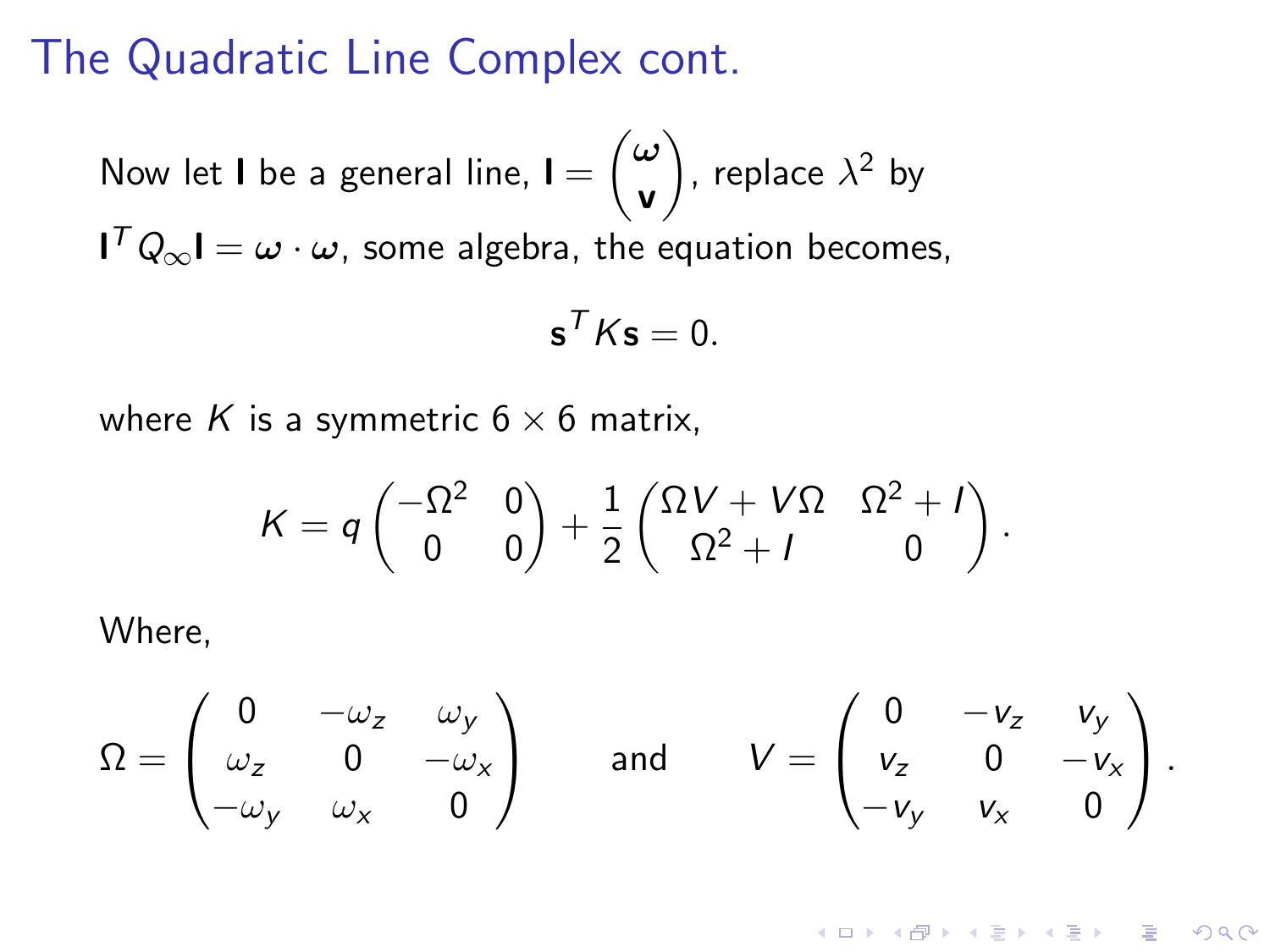### The Quadratic Line Complex cont.

Since these are lines, they lie on the Klein quadric, so can take off  $Q_0$  to get,

$$
\mathcal{K} = q \begin{pmatrix} -\Omega^2 & 0 \\ 0 & 0 \end{pmatrix} + \frac{1}{2} \begin{pmatrix} \Omega V + V\Omega & \Omega^2 \\ \Omega^2 & 0 \end{pmatrix}.
$$

Intersection of the Klein quadric with another quadric in  $\mathbb{P}^5$ , gives 3-dimensional family of lines, classically known a quadratic line complex. Much studied object in the past.

Notice: transformations with the same axis and quatch produce the same quadratic complex of lines (new result?).

4 D > 4 P + 4 B + 4 B + B + 9 Q O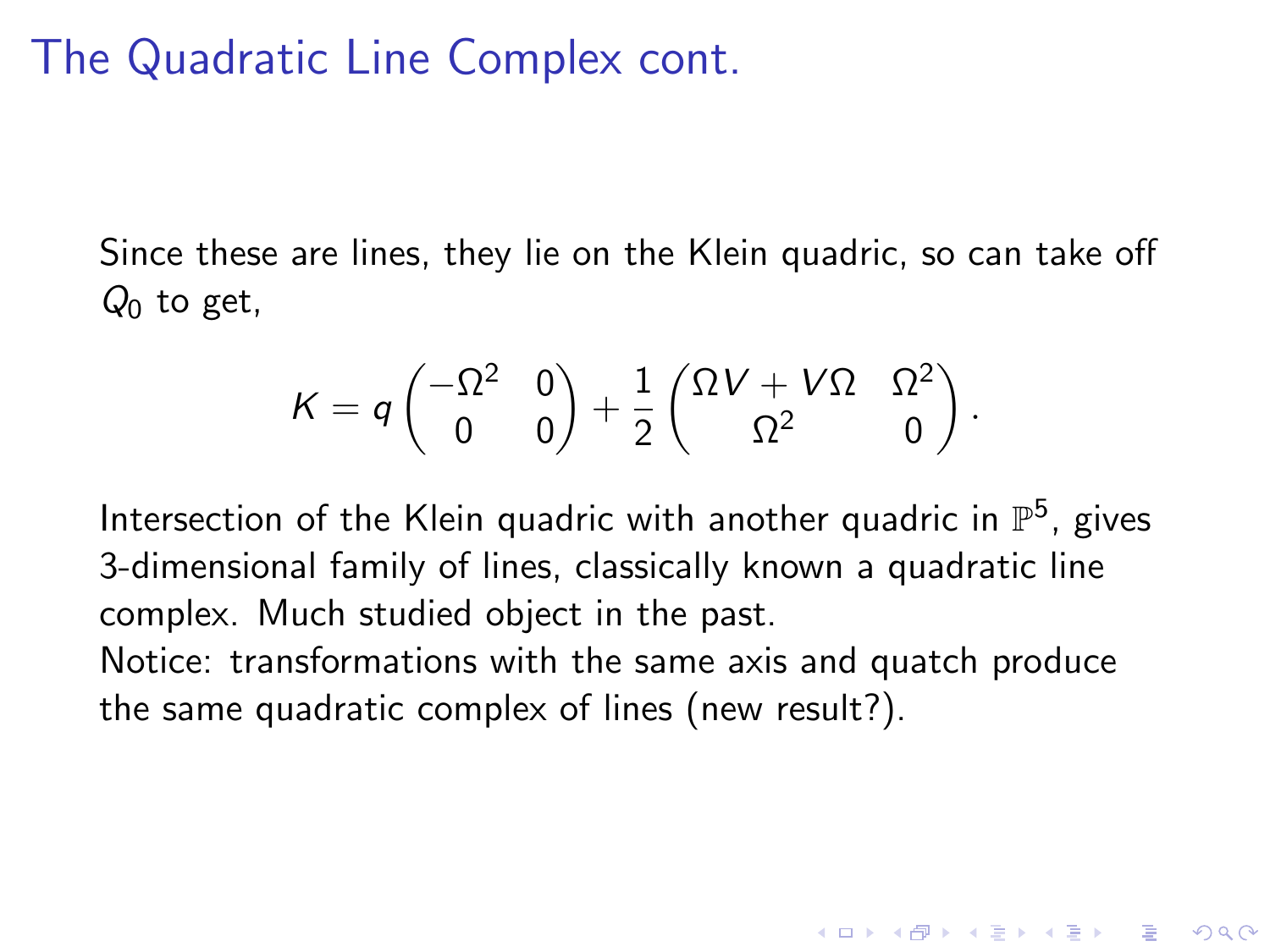#### Cone of Lines through a Point

Well known property of a quadratic line complex. The lines in the complex through any particular point in space form a quadratic cone. To see this let  $p_0$  be some point in space, all lines through  $p_0$  have the form,

$$
\begin{pmatrix} \mathbf{u} \\ \mathbf{p}_0 \times \mathbf{u} \end{pmatrix} = \begin{pmatrix} I \\ P_0 \end{pmatrix} \mathbf{u},
$$

 $P_0$  the 3  $\times$  3 anti-symmetric matrix corresponding to  $\mathbf{p}_0$ , and **u** a vector in an arbitrary direction. Substituting into the equation for the complex gives,

$$
\mathbf{u}^{\mathcal{T}}\Big(-2q\Omega^2+\Omega V+V\Omega+\Omega^2P_0-P_0\Omega^2\Big)\mathbf{u}=0,
$$

that is a homogeneous, degree 2 equation in the components of u, a conic curve.

4 D > 4 P + 4 B + 4 B + B + 9 Q O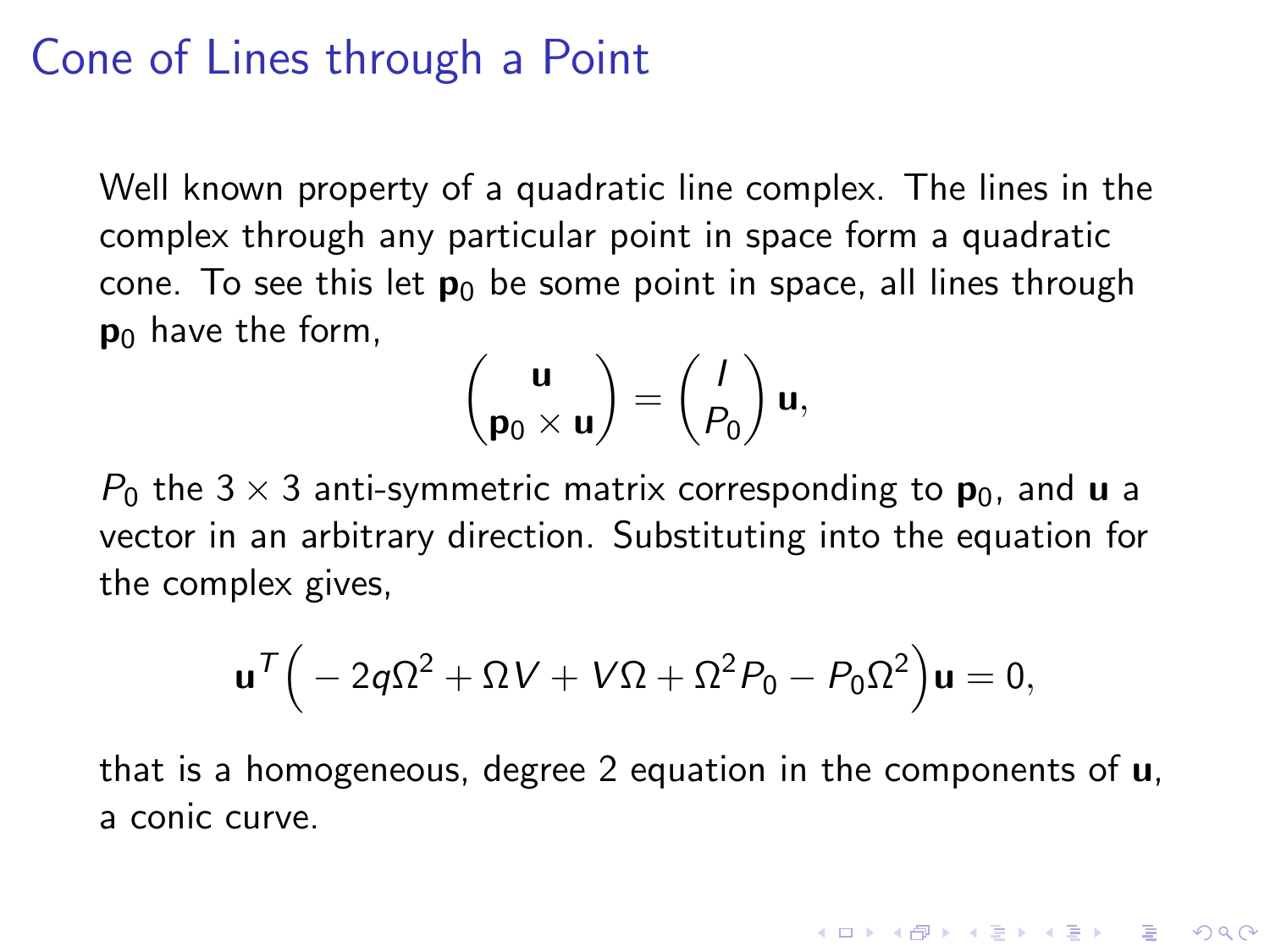# Rigid Motion of the Object

Suppose object undergoes a rigid motion. Which points on the object are unchanged in the image?

Solve this in a moment, but already can see that the projection of such points into the image plane will give a conic curve.

K ロ ▶ K @ ▶ K 할 > K 할 > 1 할 > 1 이익어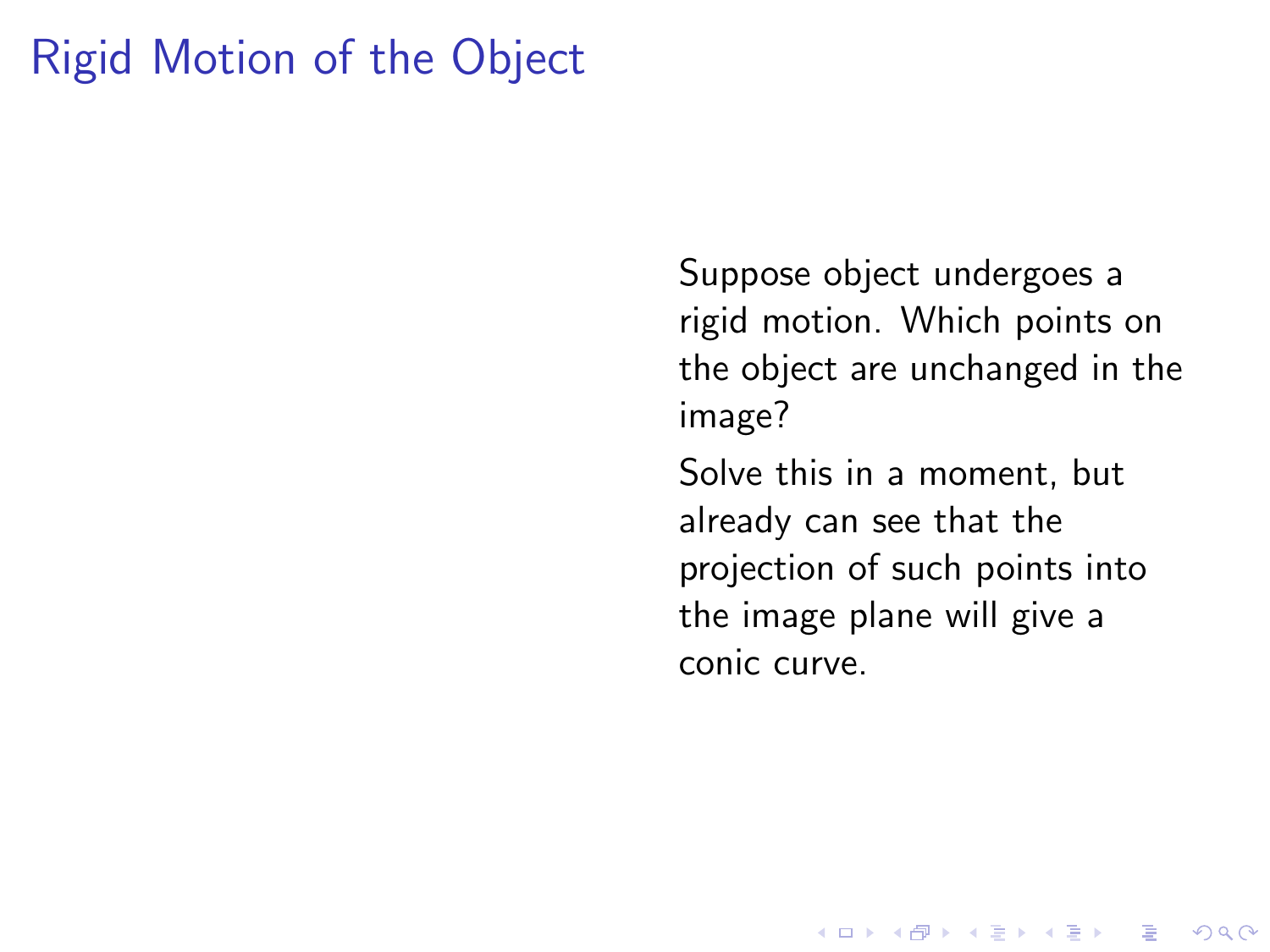# Rigid Motion of the Camera

Here camera undergos rigid motion, or we have 2 identical cameras (eyes). Classical problem (Helmholtz), which points in space have the same coordinates in both cameras?

**K ロ ▶ K @ ▶ K 할 X X 할 X 및 할 X X Q Q O** 

Clearly the same as previous problem using inverse transform.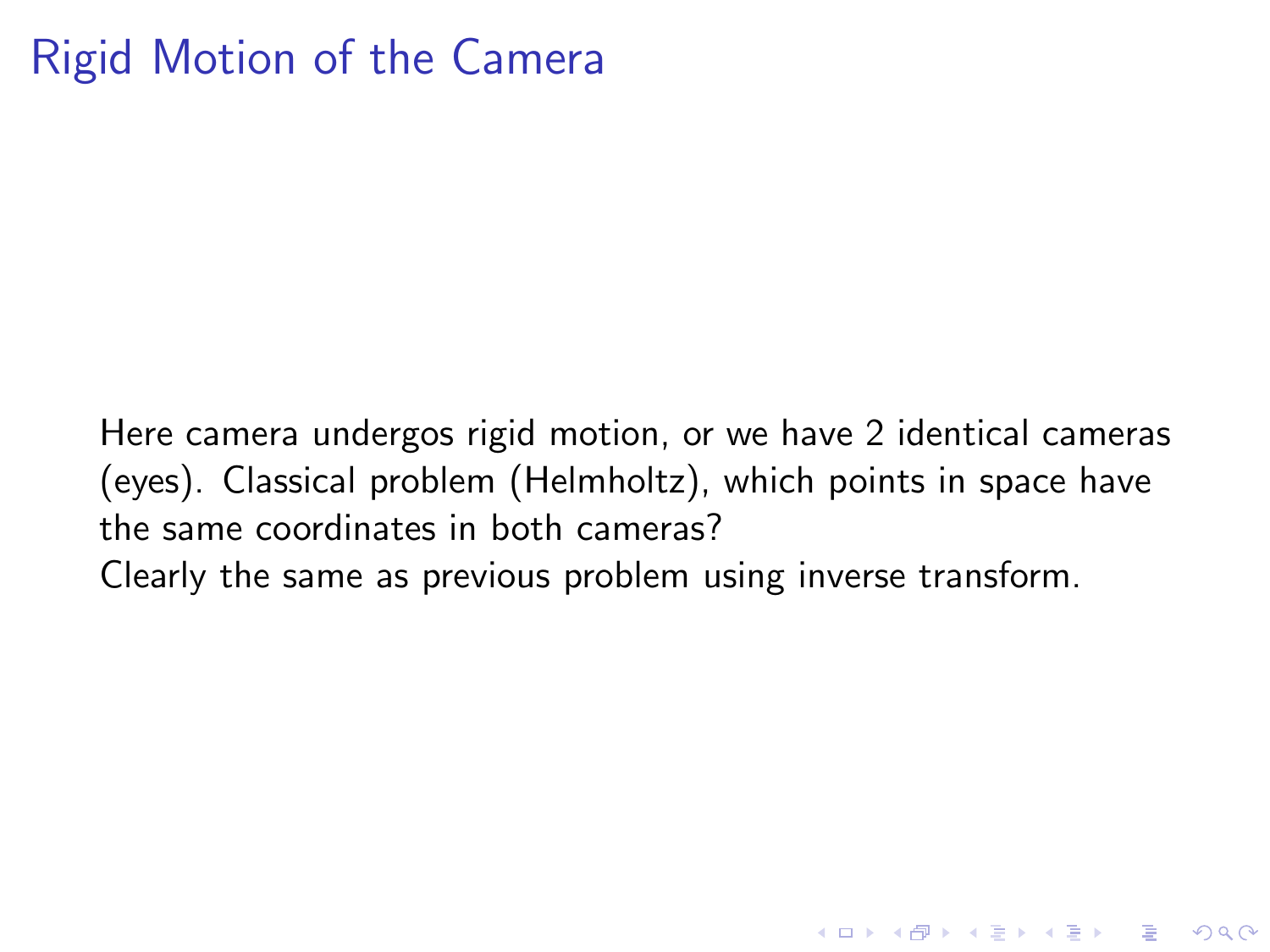#### The Horopter

Answer to both problems is a twisted cubic curve known as the Horopter. To see that this is a twisted cubic it is simpler to look at the first problem. A point **p** will lie on the Horopter if the optical centre  $p_0$  the point **p** and its transform  $Rp + t$  are collinear. Best

to use homogeneous coordinates here,  $\tilde{\textbf{p}}^{\mathcal{T}}=(x,\,y,\,z,\,w).$  Now the transformed point can be written as a  $4 \times 4$  matrix.

$$
\binom{R\mathbf{p}+\mathbf{t}}{1} = \binom{R}{0} \begin{pmatrix} \mathbf{p} \\ 1 \end{pmatrix} = G\tilde{\mathbf{p}}.
$$

So the condition for **p** to lie on the Horopter can be written,

$$
\lambda(\tilde{\mathbf{p}} - \tilde{\mathbf{p}}_0) = \mu(G\tilde{\mathbf{p}} - \tilde{\mathbf{p}}_0),
$$

**KORKAR KERKER E VOOR** 

where  $\lambda$  and  $\mu$  are arbitrary paramenters.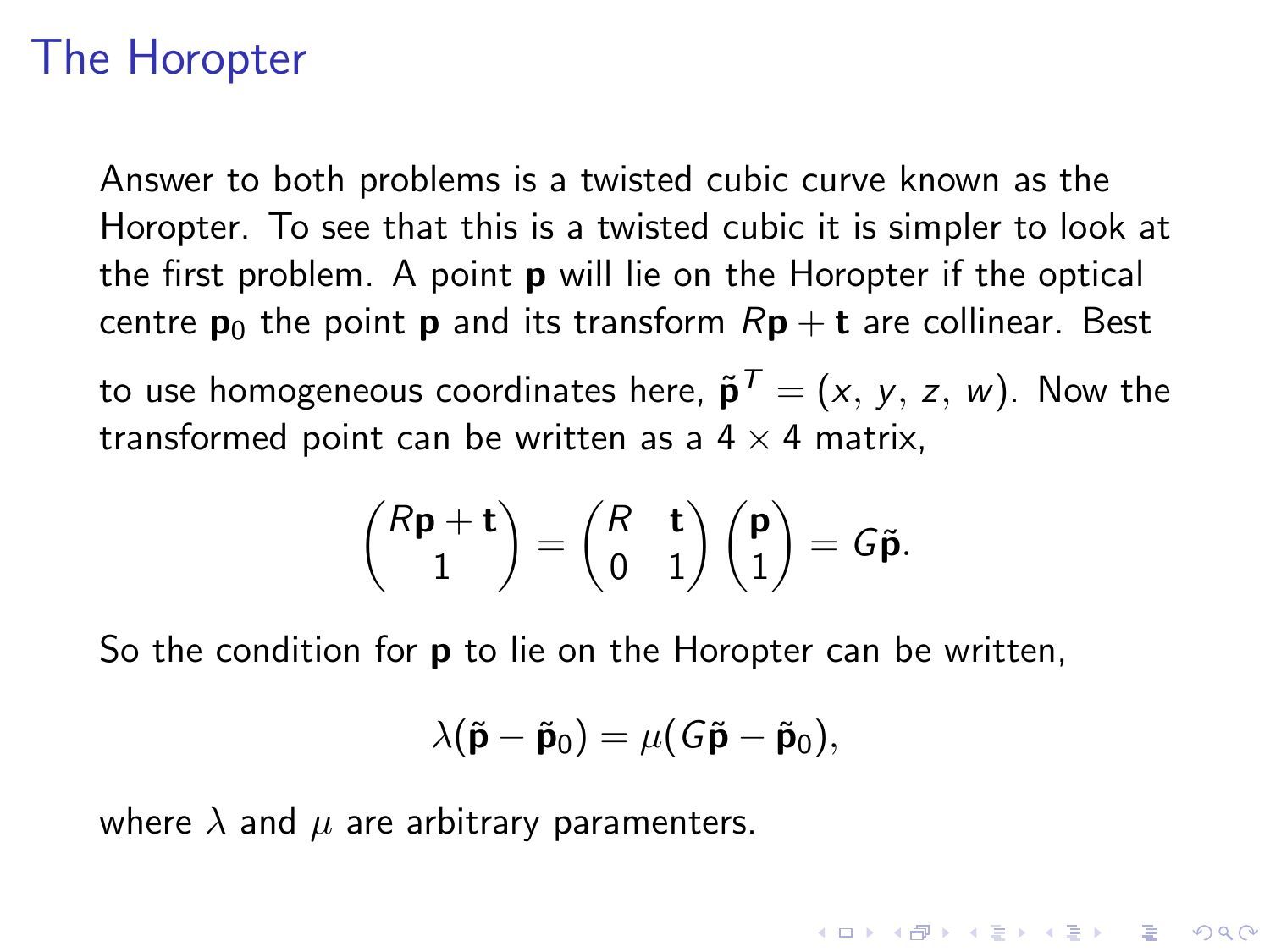#### The Horopter is a Twisted Cubic Curve

Rearranging this equation gives,

$$
(\mu G - \lambda I)\tilde{\mathbf{p}} = (\mu - \lambda)\tilde{\mathbf{p}}_0.
$$

Since we are working in  $\mathbb{P}^3$  overall multiplicative factors like  $(\mu - \lambda)$ or det( $\mu$ G –  $\lambda$ I) are irrelevant. So the solution can be written,

$$
\tilde{\mathbf{p}} = \mathrm{Adj}(\mu G - \lambda I)\tilde{\mathbf{p}}_0,
$$

where  $Adj()$  denotes the adjugate of the matrix. The elements of the adjugate matrix are the  $3 \times 3$  cofactors of the original matrix. Hence we can see that  $x, y, z$  and w are given by cubic polynomials in the parameters  $\lambda$  and  $\mu$ . This is what defines a twisted cubic curve.

**AD A 4 4 4 5 A 5 A 5 A 4 D A 4 D A 4 PM**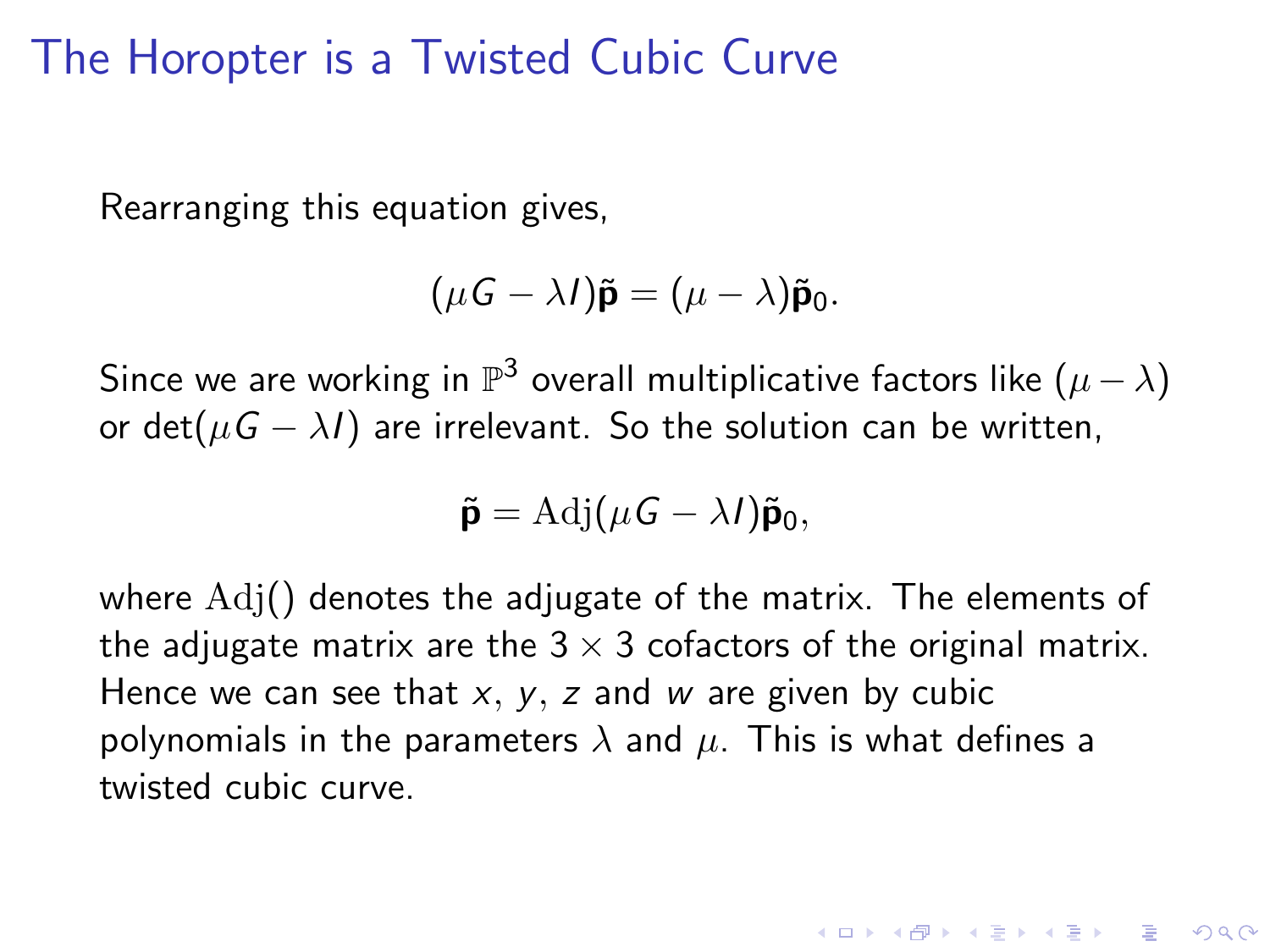# Cubical Ellipse

All twisted cubic curves are the same up to projective transformation, but if we only allow affine transformations then the different twisted cubic curves are classified by how they meet the plane at infinity  $w = 0$  and the circle at infinity  $x^2 + y^2 + z^2 = 0$ .

The Horopter is very special in this respect, it meets the plane at infinity in 3 points, 1 real and 2 complex conjugate points both lying on the circle at infinity. This makes the Horopter a special cubical ellipse.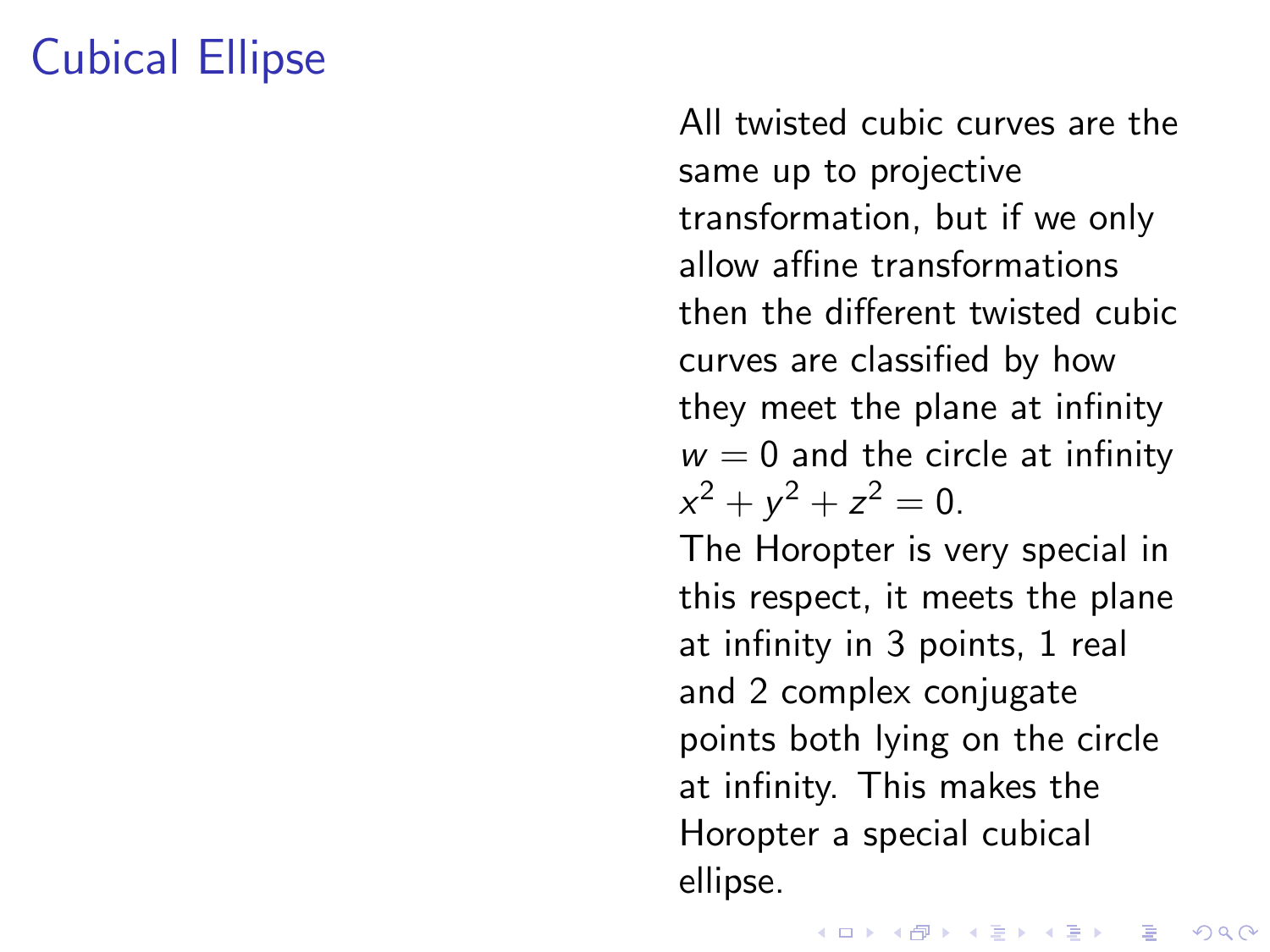#### **Conclusions**

 $\blacktriangleright$  Paper also deals with degenerate cases.

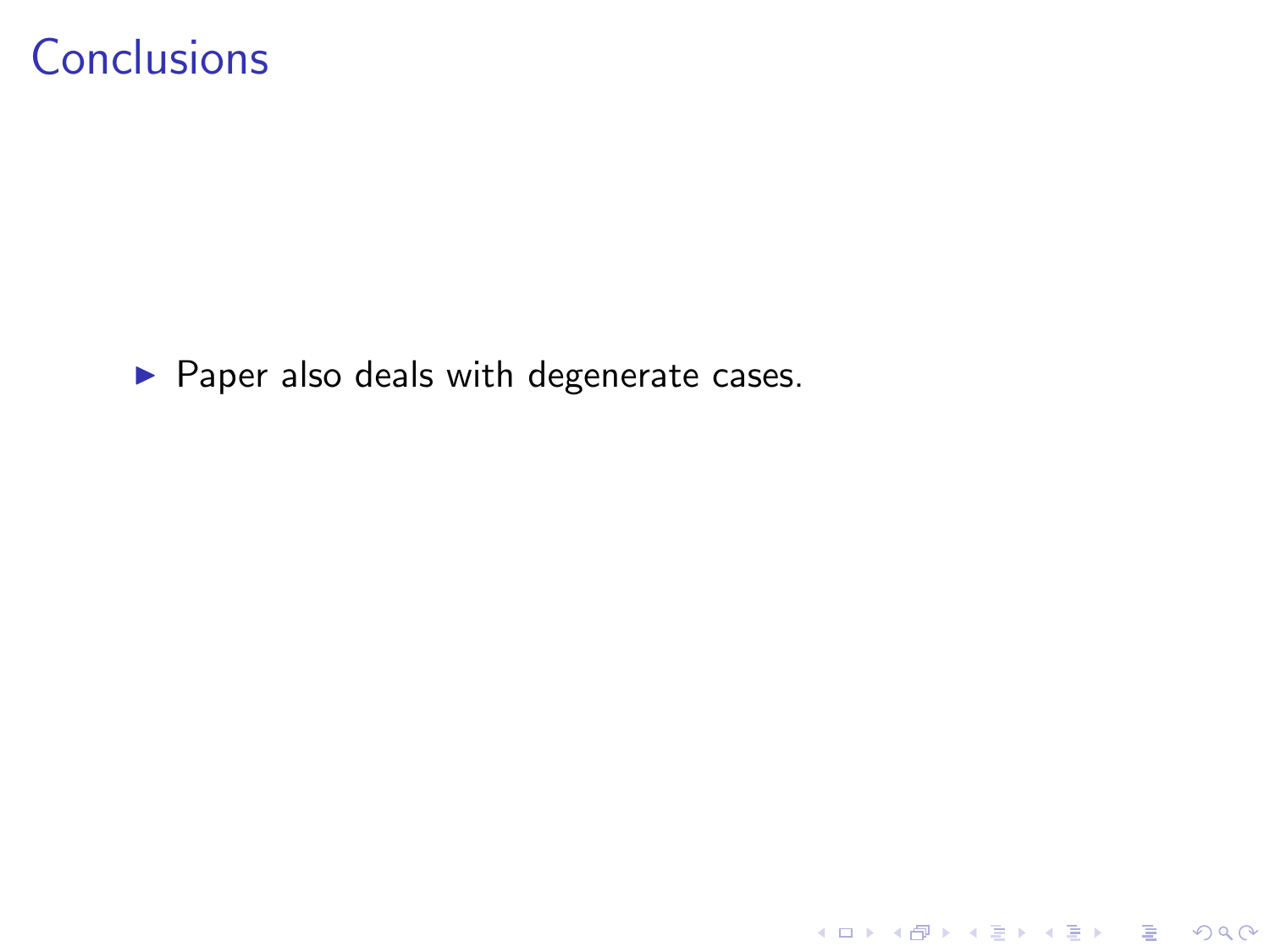# **Conclusions**

- $\blacktriangleright$  Paper also deals with degenerate cases.
- $\triangleright$  All of this extends easily to optical flow—quatch replaced by pitch.

K ロ ▶ K @ ▶ K 할 ▶ K 할 ▶ | 할 | ⊙Q @